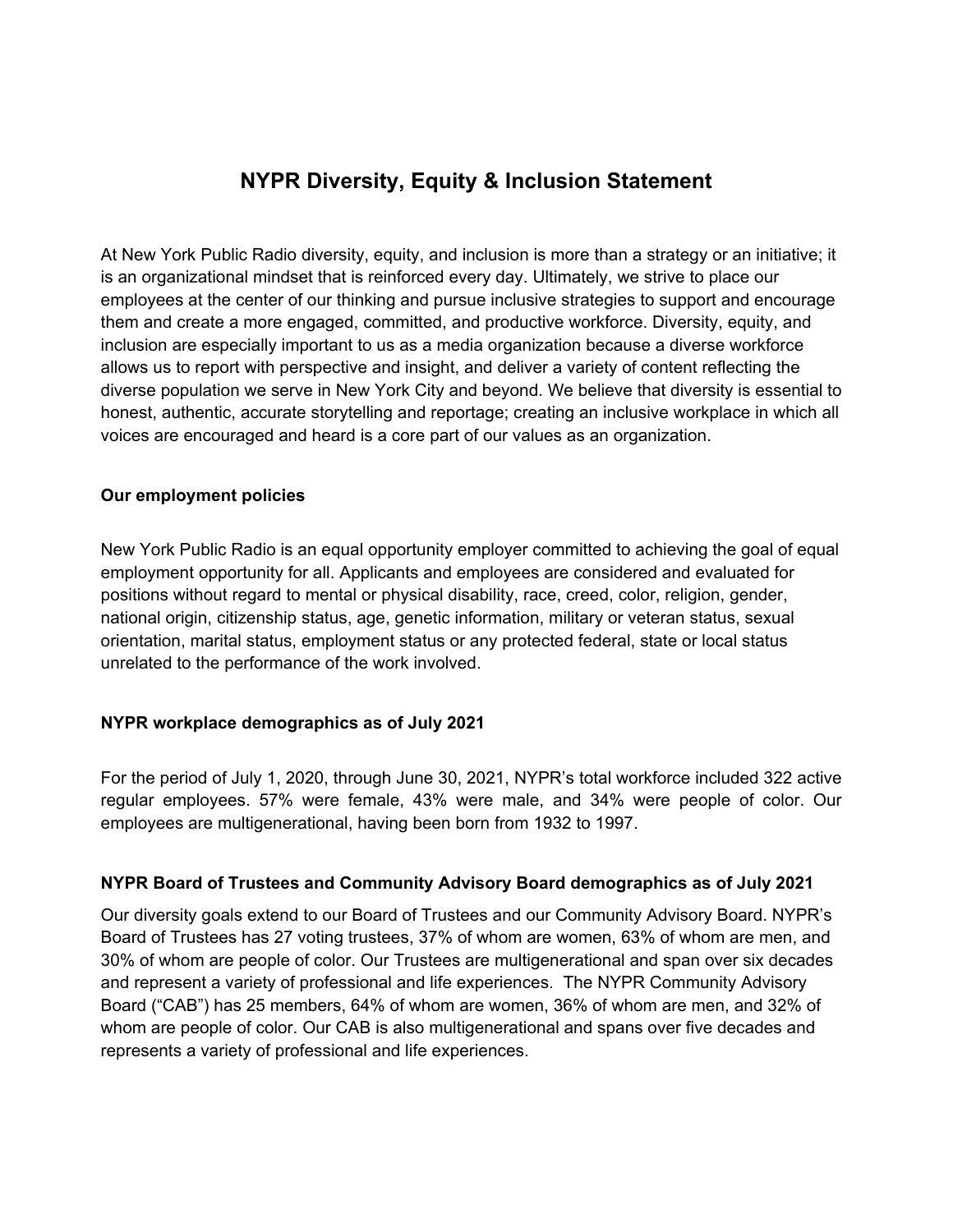## **NYPR's FY22 Diversity, Equity & Inclusion goals, and initiatives**

One of our strategic priorities is to continue to build a vibrant, diverse, equitable, and inclusive culture that reflects the community we serve.

To support this goal, we are working to be a hub for talent; deliver and build on our calendar year 2021 Race Equity Action Plan; invest in our people through training and development; and break down silos to foster communication throughout NYPR.

- We are rolling out Manager Training in October/November 2021 designed to better equip our people managers with leadership competencies.
- We have begun to develop more inclusive recruitment and hiring practices that include diverse staff interview panels, a Hiring Playbook, and identifying where biases might exist in our hiring process.
- We continue to focus on building an active pipeline of qualified diverse candidates by developing new partners who have been able to extend our reach and sourcing on diverse sites.
- All of our newsroom, Studios, and WQXR teams take part in our continued efforts with The Source Project and are tracking gender and race/ethnicity of every person in our news features and in All Things Considered Two-Ways.
- We identified an organization to do our antiracism training for organization participation that will further NYPRs goal to build racial equity and emphasize how to challenge and change institutional racial inequities. Training will launch January/February 2022 and will consist of six hours of training for staff and twelve hours for people managers and senior leadership.
- We are in the programming stage for the 16th annual Martin Luther King, Jr. day celebration scheduled for January 9th, 2022. This year's theme, Activism, Athletics and the Arts focuses on how Dr. King leveraged the influence of artists and athletes in the civil rights movement and how that legacy of activism in the arts and sports continues today.

### **NYPR's Diversity, Equity & Inclusion initiatives in recent years**

NYPR continues to make strides towards becoming a more inclusive and equitable workplace and investing in our people. Our efforts during the past year included:

- Developing the calendar year 2021 Race Equity Action Plan that outlines NYPR's commitments and goals
	- The Action Plan was developed by key members of NYPR leadership, NYPR's DEI team, and 20 members of NYPR's staff nominated by their colleagues and selected to represent a broad diversity of experiences, identities, and roles within the organization. The Action Plan was socialized with the staff and publicized in March 2021.
	- $\circ$  Included in the plan is a series of commitments essential to the goal of building a strong culture of inclusion in the three areas below:
		- Strengthening Our Internal Culture
		- Building and Serving Diverse Audiences
		- Transparency & Accountability
- We conducted robust audience research for WNYC/Gothamist, WNYC Studios, and WQXR, which helped inform our three-year strategic plans launched in FY22.